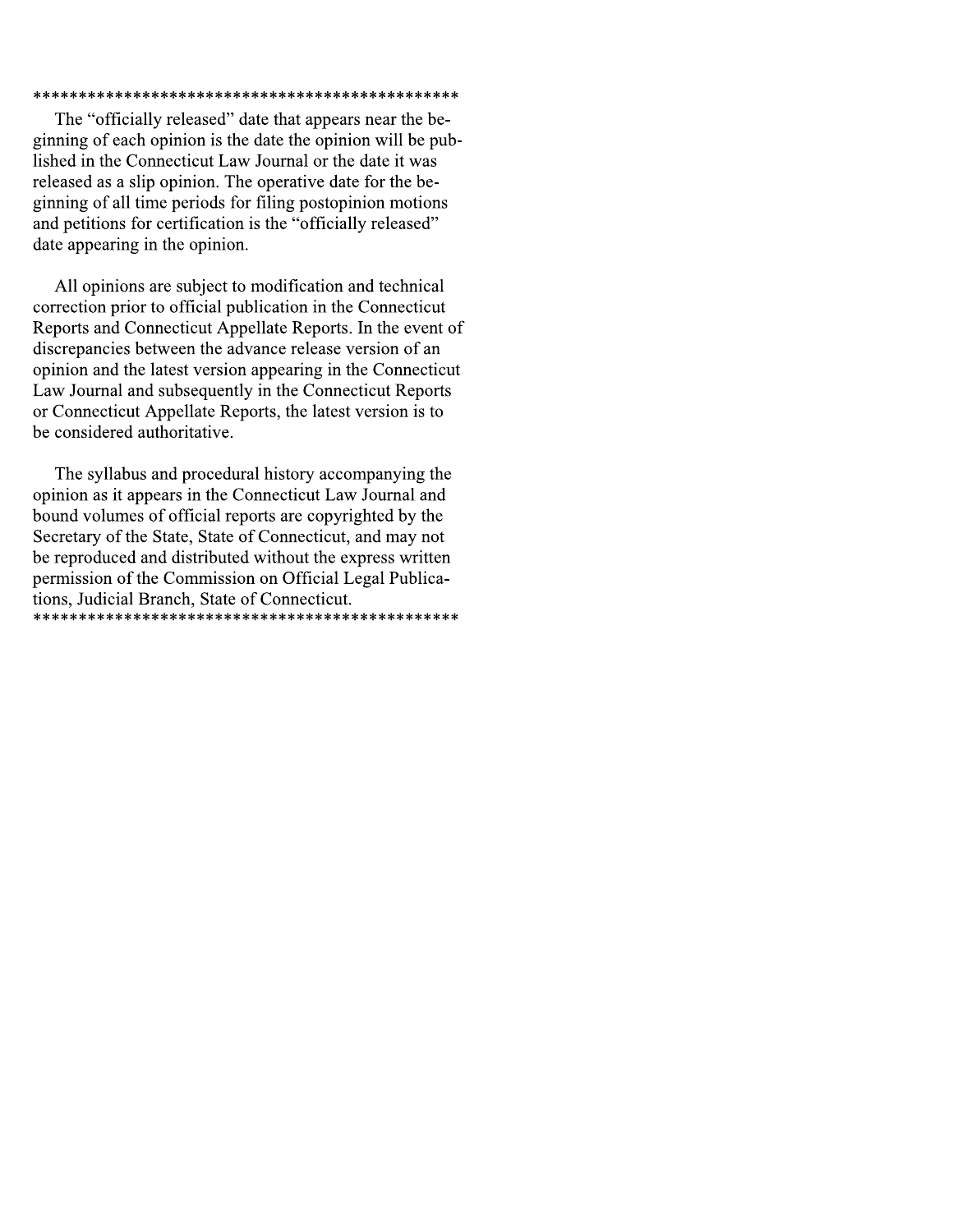# EH INVESTMENT COMPANY, LLC *v.* CHAPPO LLC ET AL. (AC 38693)

#### Prescott, Beach and Bishop, Js.

#### *Syllabus*

The plaintiff real estate development company sought return of a deposit it had paid to the defendant company and its principal, claiming that the defendant company had breached an agreement to find a lender willing to make a commercial loan to the plaintiff for purposes of redeeming a foreclosed commercial office property that it owned. The plaintiff had been leasing the foreclosed property to H Co. and informed the defendants that H Co. was considering whether to renew or extend its lease. The plaintiff sent the defendants a memorandum containing the specifics of the proposed lease with H Co., which was subject to the approval of H Co.'s senior management. The defendants prepared an engagement letter detailing that they would procure a lender that would provide financing for the plaintiff in accordance with the loan terms that were detailed in the engagement letter. The plaintiff agreed to pay the defendants a placement fee of 1 percent of the principal loan amount from the proceeds of the closing and, upon execution of the engagement letter, the plaintiff would wire the defendants one half of the placement fee as an engagement deposit. With respect to that deposit, the letter stated that, in the event the defendants were unable to provide a lender commitment, the deposit would be returned to the plaintiff, but the defendants would retain the deposit if the plaintiff failed to complete financing after they had provided a lender commitment. Furthermore, the letter concluded with a merger clause that provided that the terms of the letter superseded all of the parties' prior understandings. The plaintiff wired the deposit to the defendants and returned the executed engagement letter. The defendants found a lender that would supply a loan according to the terms in the engagement letter and sent the plaintiff a loan application that would become the lender commitment letter after being returned and signed by the lender. The plaintiff, however, failed to sign and return the loan application because it had not secured a lease extension with H Co. After the defendants refused to return the deposit, the plaintiff commenced its action for, inter alia, breach of contract premised on the defendants' alleged wrongful retention of the deposit. The trial court rendered judgment in part for the plaintiff, concluding that the lease renewal with H Co. was a condition precedent to the parties' contract, and that because the condition precedent was not met, the plaintiff had no duty to perform and, therefore, the defendants breached the parties' contract by failing to return the deposit. The court also found that the defendants had exercised ownership over the plaintiff's property to the plaintiff's detriment and, therefore, the retention of the deposit also constituted a conversion. On appeal, the defendants claimed, inter alia, that the trial court improperly found that they had breached the contract because the lease renewal with H Co. was not a condition precedent, the absence of which mandated a return of the deposit, and the only obligation they undertook pursuant to the contract's plain and unambiguous terms was to find a lender that was willing to fund a loan according to the terms of the engagement letter. *Held* that the trial court improperly construed the parties' contract as including the H Co. lease extension as a condition precedent to the parties' obligations that required the defendants to return the deposit: there was no indication that the trial court gave proper deference to the language of the parties' fully integrated contract, which clearly and unambiguously provided that the defendants were entitled to keep the deposit if they obtained a loan commitment in accordance with the plaintiff's proposed terms and the loan failed to close; moreover, it was undisputed that, at the time the parties entered into their agreement, the plaintiff had not yet secured a lease extension with H Co. and, therefore, this was not a situation where the parties failed to fully contemplate the occurrence or nonoccurrence of the lease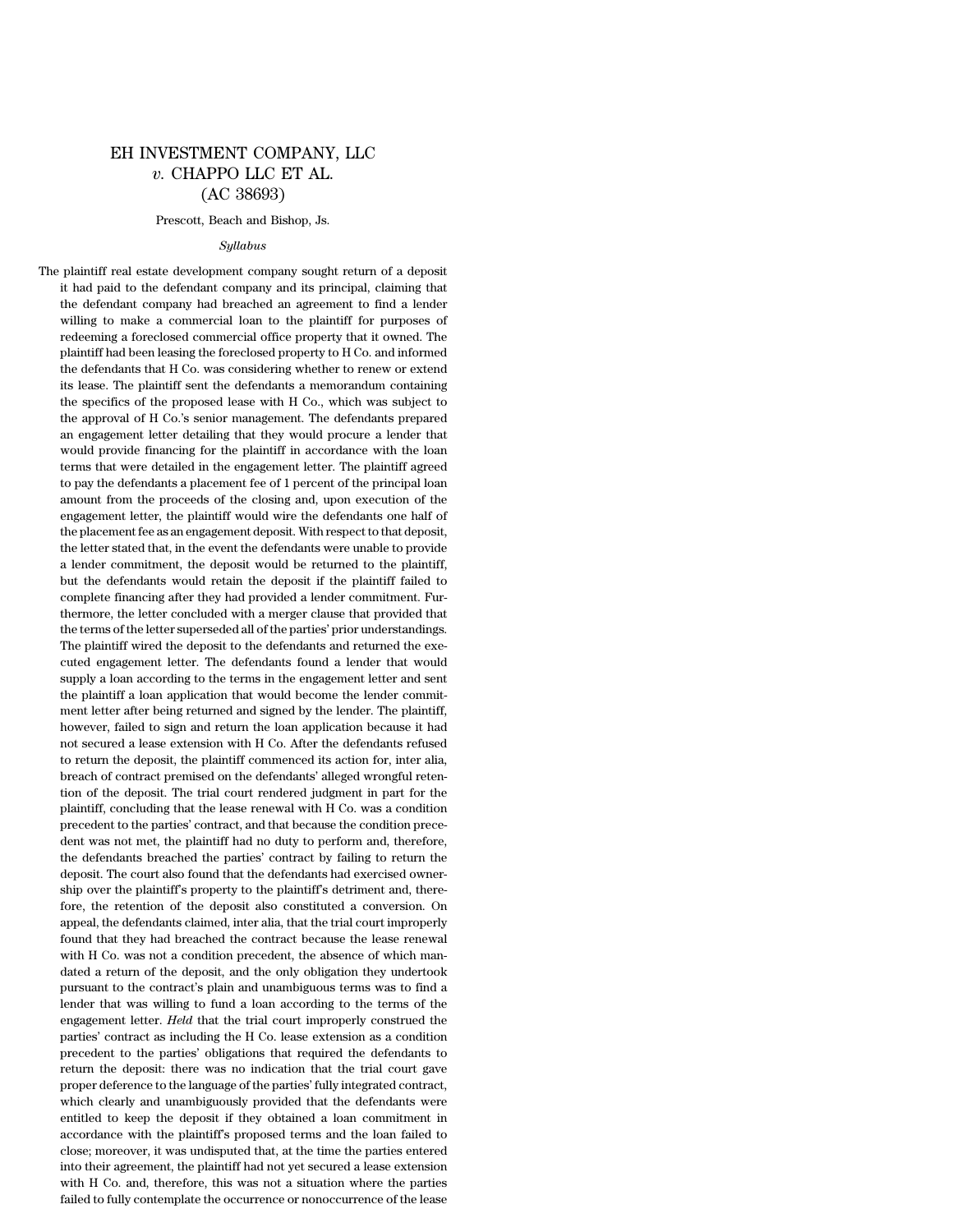extension, and, if the plaintiff had viewed its lease with H Co. as an indispensable part of its agreement with the defendants, the plaintiff could have insisted that obtaining the lease extension be made a clear and express condition on its duty to compensate the defendants, or that the defendants would return the deposit in the event that the lease extension never materialized; furthermore, because the plaintiff was the party that had assumed the risk of engaging a loan broker before it had obtained the necessary lease commitment from H Co. to secure the loan, it was improper for the trial court to shift that risk from the plaintiff to the defendants by rewriting the parties' contract.

Argued March 7—officially released July 4, 2017

(Appeal from Superior Court, judicial district of Fairfield, Hon. Michael Hartmere, judge trial referee.)

### *Procedural History*

Action to recover damages for, inter alia, breach of contract, and for other relief, brought to the Superior Court in the judicial district of Fairfield, where the defendants filed a counterclaim; thereafter, the matter was tried to the court, *Hon. Michael Hartmere*, judge trial referee; judgment in part for the plaintiff on the complaint and judgment for the plaintiff on the counterclaim; subsequently, the court denied the defendants' motion to reargue, and the defendants appealed to this court; thereafter, this court denied the plaintiff's motion to dismiss the appeal. *Reversed in part; judgment directed*.

*Scott D. Brenner*, for the appellants (defendants).

*Robert R. Lewis*, for the appellee (plaintiff).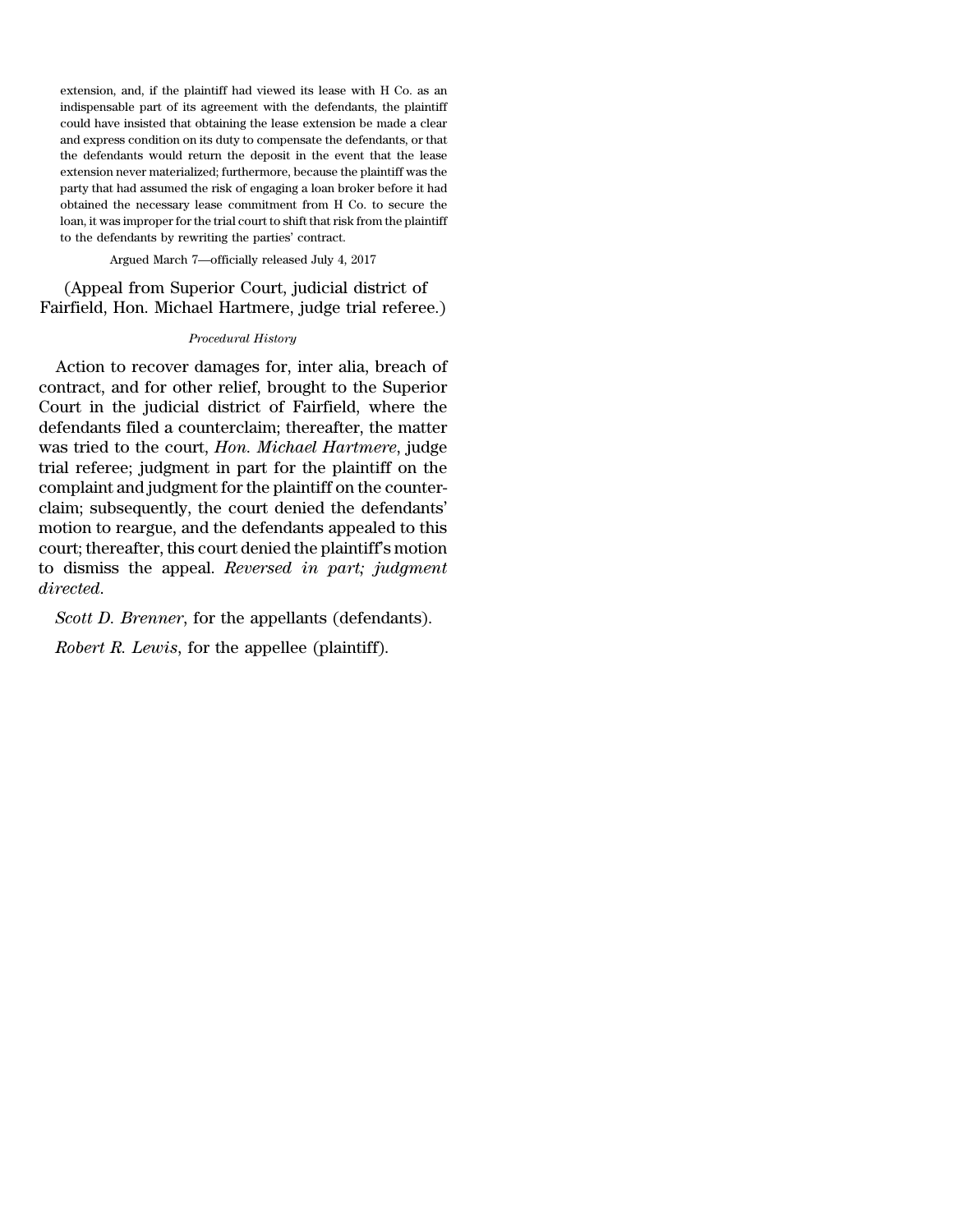## *Opinion*

PRESCOTT, J. The defendants, Chappo LLC and its principal, Richard J. Chappo, appeal from the judgment of the trial court rendered in favor of the plaintiff, EH Investment Company, LLC, on those counts of the complaint alleging breach of contract by Chappo LLC and conversion by both defendants.<sup>1</sup> The court determined that the defendants, whom the plaintiff had engaged to find a lender willing to make a commercial loan that the plaintiff needed in order to redeem a foreclosed office building it had owned, improperly refused to return the plaintiff's deposit after the plaintiff informed them that it would be unable to proceed with a loan because it had not obtained a lease extension from the building's primary tenant, the proceeds from which were intended to service the debt on the loan. The trial court determined that the existence of an executed lease with the tenant was a condition precedent to the parties' loan procurement contract, the nonoccurrence of which excused the plaintiff's performance and required Chappo LLC to return the plaintiff's deposit. The court awarded the plaintiff total damages of \$47,500, the amount of the deposit.

The defendants claim on appeal that the trial court improperly determined that the existence of a lease extension was a condition precedent to the parties' contract. According to the defendants, the terms of the parties' contract were memorialized in a written engagement letter drafted by Chappo, and Chappo LLC successfully performed its only duty under the parties' contract by successfully finding a lender willing to make a loan on the terms sought by the plaintiff as set forth in the engagement letter. Further, they contend that because the engagement letter unambiguously set forth express terms governing the disposition of the engagement deposit, which did not include any provision requiring Chappo LLC to return the deposit if the plaintiff was unable to obtain a lease after Chappo LLC procured a commitment from a lender, they were entitled to keep the plaintiff's deposit. For the reasons that follow, we agree with the defendants. Accordingly, we reverse in part the judgment of the trial court and remand the case to that court with direction to render judgment in favor of the defendants on the breach of contract and conversion counts. The remainder of the judgment is affirmed.

The relevant facts underlying this appeal are set forth by the court in its memorandum of decision and, generally, are not disputed.<sup>2</sup> The plaintiff is a real estate development company. Its principal, Fred Gordon, is a real estate investor and developer who holds a master's degree in business administration, in addition to being a practicing attorney. Gordon conducts his business from Bloomfield Hills, Michigan. Chappo also has an master's degree in business administration and has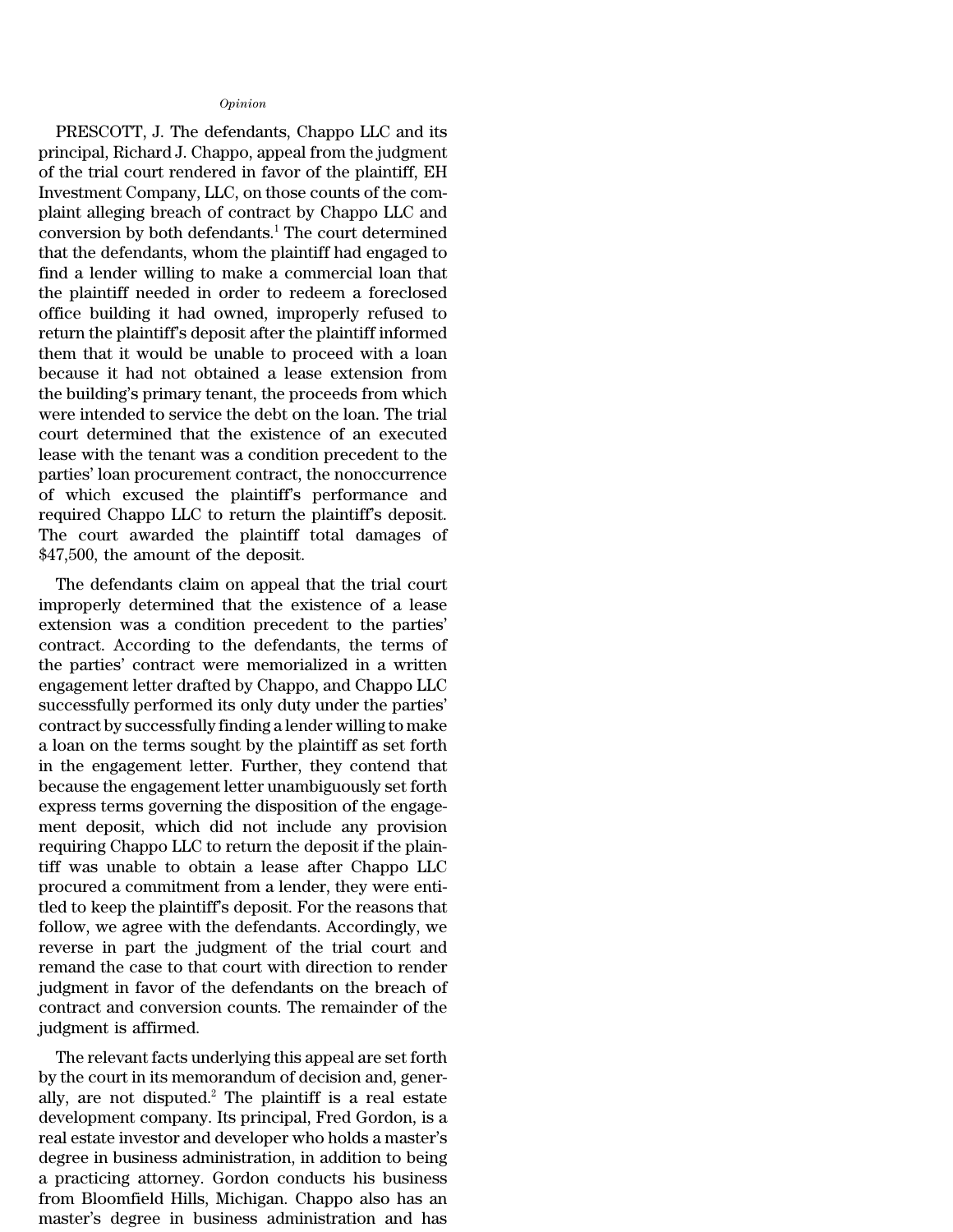worked for more than thirty years in financing and real estate. His business, Chappo LLC, is located in Connecticut and specializes in arranging financing for corporate properties. Prior to entering into the business transaction now at issue, Gordon and Chappo were familiar with each other from Chappo's earlier experiences in investment banking, and the two men had communicated on several occasions over a twelve year period about financing opportunities for various properties.

In November, 2012, Gordon spoke with Chappo by phone regarding a 94,000 square foot commercial office building located on a twelve acre property in Auburn Hills, Michigan. The plaintiff previously owned that property, but recently had lost title to a bank in foreclosure proceedings after having defaulted on a loan obligation. The plaintiff had leased the building to Huntsman Corporation (Huntsman), which remained the building's primary tenant. Two years remained on the original lease. Gordon informed Chappo that Huntsman was considering whether to renew or extend the lease. Gordon wished to obtain financing in order to redeem the property from the bank, $3$  but indicated to Chappo that, due to the distressed state of Michigan's economy, many lenders would not consider financing property there, especially foreclosed property.

Over the next few weeks, Gordon and Chappo continued to discuss by phone or by e-mail details of a potential financing deal for the property, which included details of the plaintiff's efforts to negotiate a lease extension with Huntsman as well as general information about the property market in Auburn Hills. In an e-mail dated November 15, 2012, Gordon sent Chappo a memorandum that contained specifics of the proposed Huntsman lease. The proposed lease was to run for a period of fifteen years and have an annual lease rental value of \$1,220,000. Around the same time, Gordon also sent a memorandum to the executives at Huntsman who were handling lease negotiations with the plaintiff, in which he indicated that the plaintiff hoped to obtain a commitment to a lease extension, subject to Huntsman senior management approval, by early January, 2013, in order to permit the plaintiff to obtain a refinancing commitment from a lender. Gordon informed Chappo that any lease with Huntsman would need the approval of Huntsman senior management. As succinctly explained by the trial court, ''Gordon's plan was to finance the [redemption] price of the property after [the plaintiff] had defaulted on the existing loan at enough savings that, if he could get [Huntsman] to agree to extend the lease under terms similar to those then in existence, the plaintiff would gain a windfall profit of approximately \$5 million.''

The defendants subsequently began working on obtaining the financing sought by the plaintiff. To that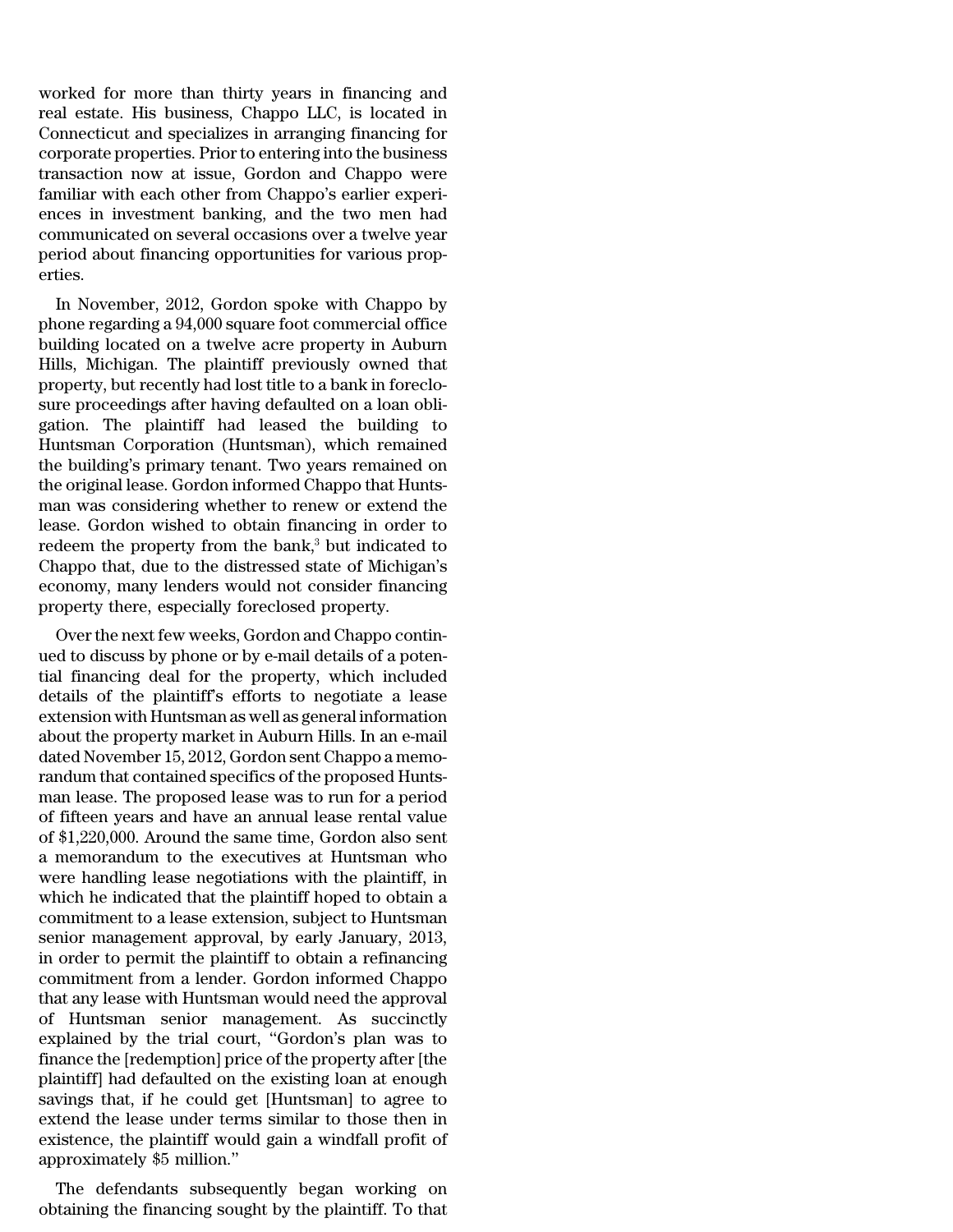end, Chappo prepared an engagement letter dated November 20, 2012, that ''included all the terms of the loan and indicated that [Chappo LLC] had an exclusive engagement to procure a lender which would then provide financing for a single tenant property occupied by [Huntsman] in accordance with the terms outlined in the engagement letter.'' Those terms, as the trial court indicated, included ''that the tenant would be [Huntsman] and that the lender would be an institutional lender, that the term of the loan would be ten years, that the principal amount would be \$9,500,000 at an interestrate of 5.25 percent, and that debt service would be based on a twenty year amortization.'' Lease payments would be made by Huntsman directly to the lender to service the debt, with any excess returned to the plaintiff. The engagement letter also contained a detailed description of the property, set forth basic terms of the as yet unrealized Huntsman lease exten $sion<sub>1</sub><sup>4</sup>$  and indicated that the lender would receive a first mortgage security interest in the property. The closing and funding of the loan were to occur approximately thirty days from the date of the lender commitment.

Pursuant to the engagement letter, the plaintiff agreed to pay Chappo LLC a ''[p]lacement [f]ee'' equal to \$95,000, 1 percent of the principal amount of the note, to be paid out of the proceeds when the loan closed. The plaintiff also agreed that, upon executing the engagement letter, it would wire Chappo LLC an ''[e]ngagement [d]eposit'' equal to one half of 1 percent of the principal amount of the proposed \$9,500,000 note, or \$47,500. The engagement letter contained the following language directly pertaining to the return or retention of the engagement deposit: ''In the event Chappo LLC is unable to provide a [l]ender commitment as stipulated above and such time frame is not extended, the [e]ngagement [d]eposit will be returned to the [b]orrower. Chappo LLC will retain the deposit if the [b]orrower fails to provide requested information in a timely manner or fails to complete the financing after Chappo LLC had provided a [l]ender commitment.'' Importantly, the penultimate paragraph of the engagement letter provided as follows: ''It is understood and agreed that the terms of this [e]ngagement shall supersede any and all prior [e]ngagements, arrangements or understandings among the parties with respect to the subject matter discussed above.''

On January 4, 2013, the plaintiff executed the engagement letter and delivered it to the defendants. Attached to the executed engagement letter was a memorandum from Gordon that stated as follows: ''Enclosed is an executed copy of the engagement letter for the Huntsman property. The deposit of \$47,500 will be wire transferred. The deposit will be returned within five days of the time at which it appears a loan pursuant to the application is not probable of funding by February 28, 2013, or an agreed later funding date. Looking forward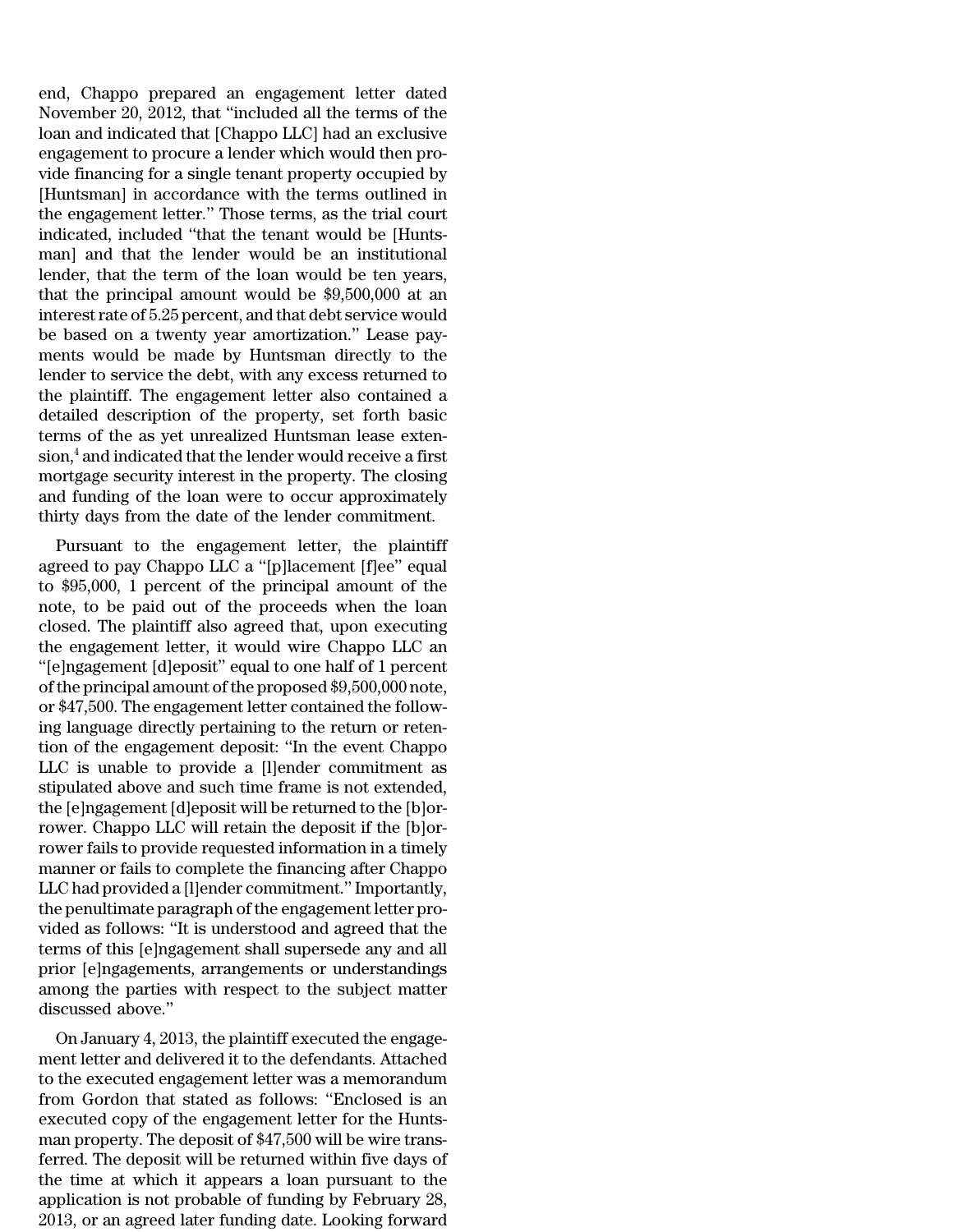to the expedited loan closing.''

Gordon later wire transferred \$47,500 to Chappo LLC.<sup>5</sup> As previously noted, Gordon also made changes directly on the engagement letter because he was still in the process of negotiating the exact terms of the lease extension with Huntsman. See footnote 4 of this opinion. The defendants did notrespond or object to the changes made by Gordon on the executed engagement letter or to the language in the accompanying memorandum.

On January 10, 2013, the defendants e-mailed the plaintiff portions of a loan application from a lender, American National Insurance Company (American National). Gordon, finding the terms acceptable, completed the relevant pages and returned them to the defendants within hours. After receiving the returned pages of the application, an investment officer from American National ''circulated the complete application/commitment letter to [the] investment committee and the senior vice president with authority to commit to the loan. The final version of the mortgage loan application was e-mailed to Gordon on January 22, 2015, with a hard copy [sent] direct from American National . . . the following morning. On the formal application was a signature block for Gordon and for the senior vice president of American National, Scott F. Brast. As soon as Gordon signed and returned the original, Brast would countersign, and the document would become the commitment letter. The application/commitment letter included all the terms specified by Gordon's engagement letter as well as an agreement by American National to fund by February 28, 2013, the date needed by Gordon.''

Section 4.4 of the application/commitment letter provides: ''At the time of closing, Applicant will have entered into a lease or leases and/or lease guarantees, the terms and conditions of which are to be approved by Lender, with a tenant or tenants and lease guarantors approved by Lender, to occupy 94,000 square feet with an annual rental from such lease or leases to produce no less than \$1,183,000.'' The document also provided that American National approved Huntsman for occupancy and as lease guarantors.

The plaintiff, however, would not execute the application/commitment letter because it did not have an executed lease agreement with Huntsman, and it surmised that American National would never approve and fund the loan without the extended Huntsman lease as security. From late January, 2013, through mid-February, 2013, there was ''a paucity of communication'' between the parties. Although American National expressed some concern to the defendants that it might no longer be able to fund the transaction within the requisite time frame, Gordon continued to tell the defendants that he was waiting to hear from Huntsman about executing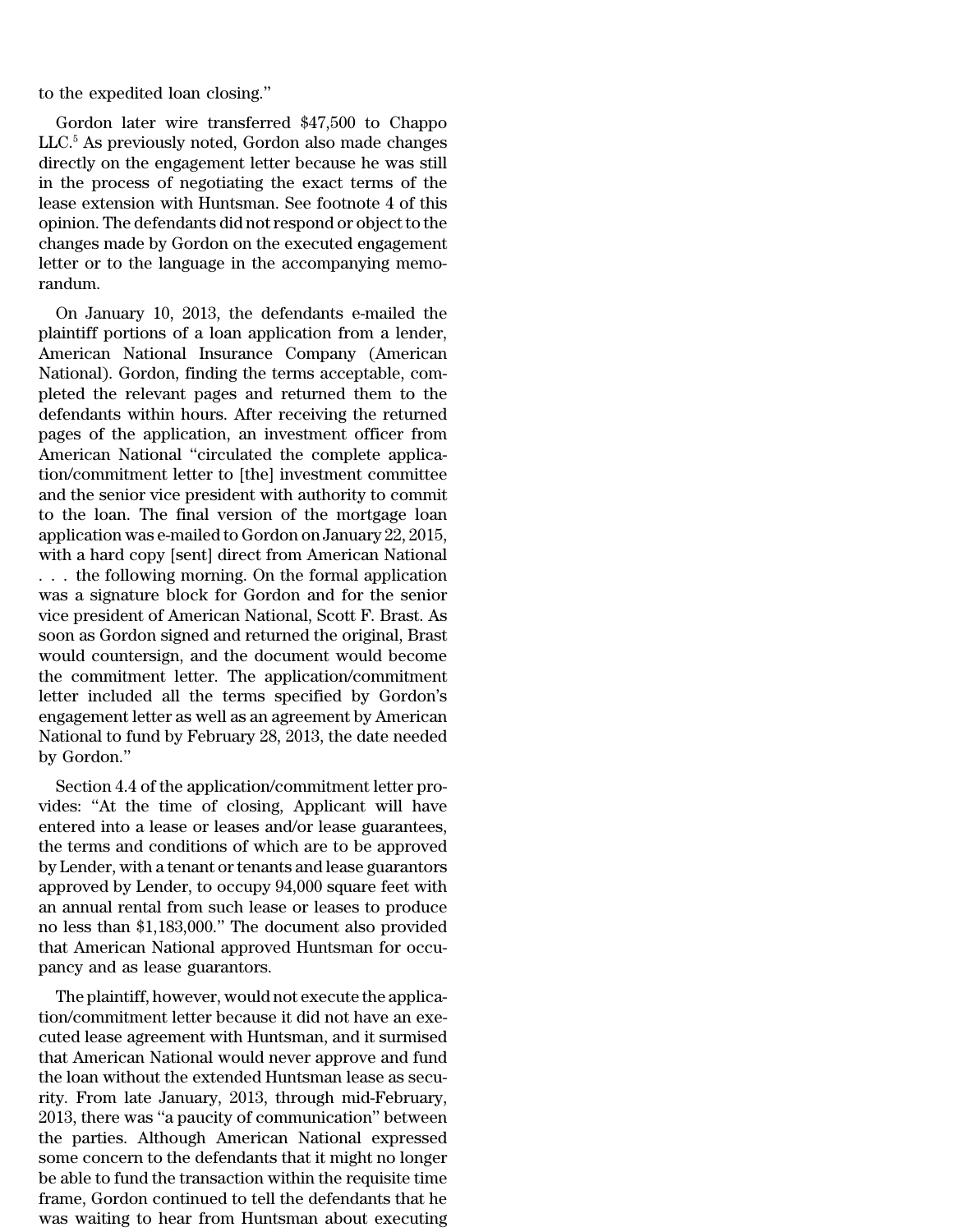the lease extension, although he actually was still negotiating with Huntsman about the terms of the lease.

As set forth by the trial court, ''Huntsman had retained . . . a real estate services organization to represent it in negotiations regarding the proposed lease renewal. Gordon informed Chappo that the lease advisor informed Huntsman that the terms which Gordon was seeking were too generous to the [plaintiff] and that Huntsman was not offering [the plaintiff] the terms which Gordon had outlined to Chappo. Gordon then informed Chappo that he was working with the original lender . . . to extend the redemption date deadline of the foreclosure by consent. On March 1, 2013, Gordon sent a memorandum to [the original lender] stating that a tentative lease agreement had been concluded with Huntsman satisfactory to the lender of the redemption funding and that all of the redemption loan documentation had been completely negotiated and prepared. Gordon had been negotiating a separate transaction with a separate lease extension involving a separate lender.'' The defendants continued to believe that they could broker successfully the deal between American National and the plaintiff. Chappo contacted the investment officer from American National, who presented the transaction to its investment committee. The committee subsequently voted to go forward with the loan.

Nevertheless, on March 3, 2013, the plaintiff advised the defendants that ''based on current circumstances we are withdrawing the [a]pplication.''<sup>6</sup> The plaintiff requested that the defendants return the engagement deposit. The defendants refused, citing the engagement letter's exclusivity clause, which the defendants posited the plaintiff had breached by negotiating directly with another lender.

On December 29, 2013, the plaintiff commenced the underlying action. The complaint contained five counts, all premised upon the defendants' alleged wrongful retention of the engagement deposit. Count one alleged breach of contract by Chappo LLC, count two alleged statutory theft against both defendants, $\bar{z}$  count three alleged that the defendants were liable for conversion, count four alleged that the defendants breached the implied covenant of good faith and fair dealing, and count five alleged that the defendants' actions amounted to a violation of the Connecticut Unfair Trade Practices Act (CUTPA). See footnote 1 of this opinion.

The defendants filed an answer that denied the material allegations of the complaint, raised a special defense of fraud, and alleged two counterclaims against the plaintiff sounding in fraud and breach of contract. The plaintiff filed a response in which it denied the allegations in the special defense and counterclaims.

The matter was tried to the court, *Hon. Michael Hartmere*, judge trial referee, on May 13 and May 14, 2015.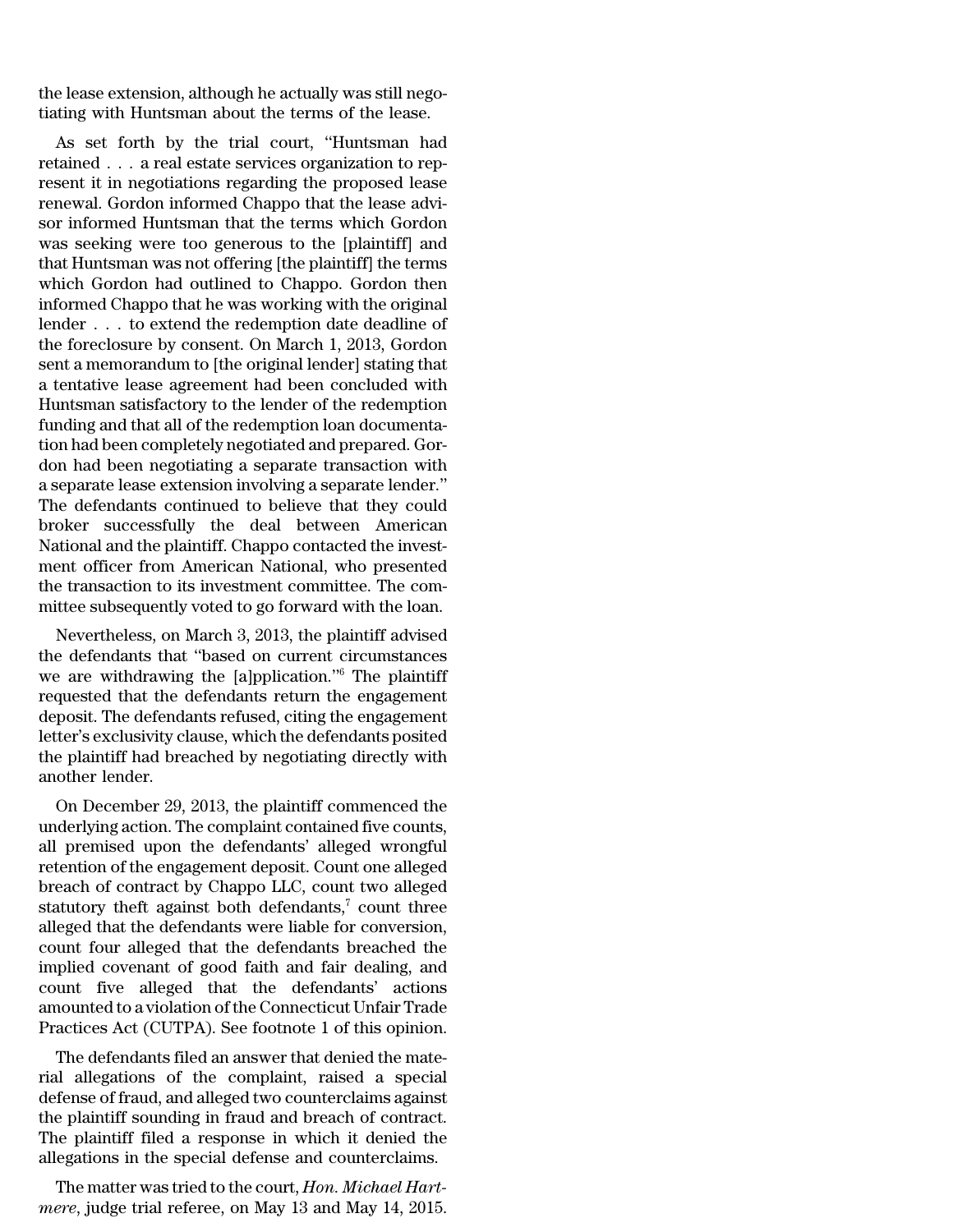Gordon and Chappo were the only witnesses to testify. The parties each submitted posttrial memoranda.

The plaintiff argued in relevant part that the defendants had no legitimate basis for retaining the engagement deposit because Chappo knew from the outset that the entire transaction at issue was predicated on Huntsman executing a lease renewal with the plaintiff, and Chappo acknowledged at trial that no lender would commit to funding a loan without the lease as security. The plaintiff further argued that obtaining the lease was not a promissory obligation undertaken by the plaintiff as suggested by the defendants. Rather, the existence of a lease was a condition precedent, the failure of which voided the contractual obligations of the parties and, thus, obligated the return of the deposit.

In their posttrial briefs, the defendants invoked the doctrine of prevention in defense of the breach of contract allegations, arguing that the plaintiff was not entitled to a return of the deposit because, despite Chappo LLC's having found a lender who was willing to provide a loan to the plaintiff in accordance with all the terms specified in the engagement letter, the plaintiff refused to sign and return the application/commitment, thus preventing the execution of a formal commitment letter. Further, the defendants argued that the lease extension with Huntsman was never a condition of the agreement to secure a lender's commitment, but only a condition of ultimately funding the loan. The loan could have proceeded if a lease with terms more favorable to Huntsman could have been negotiated.

On October 29, 2015, the court issued a memorandum of decision. The court found in favor of the plaintiff on the breach of contract and conversion counts, but in favor of the defendants on the remainder of the complaint. The court reasoned that the Huntsman lease renewal was a condition precedent to the parties' contract and that, because that condition was never met, the plaintiff had no duty to perform and was entitled to the return of its deposit. The court found that the defendants' failure to return the deposit constituted a breach of contract by Chappo LLC, and, because the defendants exercised ''ownership over the plaintiff's property to the plaintiff's harm,'' the defendants' retention of the deposit also amounted to a conversion.

The court nevertheless found that the plaintiff had failed to establish the necessary larcenous intent on the part of the defendants to establish the elements of a statutory theft. Further, the court found that the plaintiff failed to demonstrate that the defendants' actions were done in bad faith or were immoral, unethical, and unscrupulous so as to support, respectively, the plaintiff's counts alleging breach of the implied covenant of good faith and fair dealing or a CUTPA violation. Because the defendants failed to brief their special defense and counterclaims, the court deemed them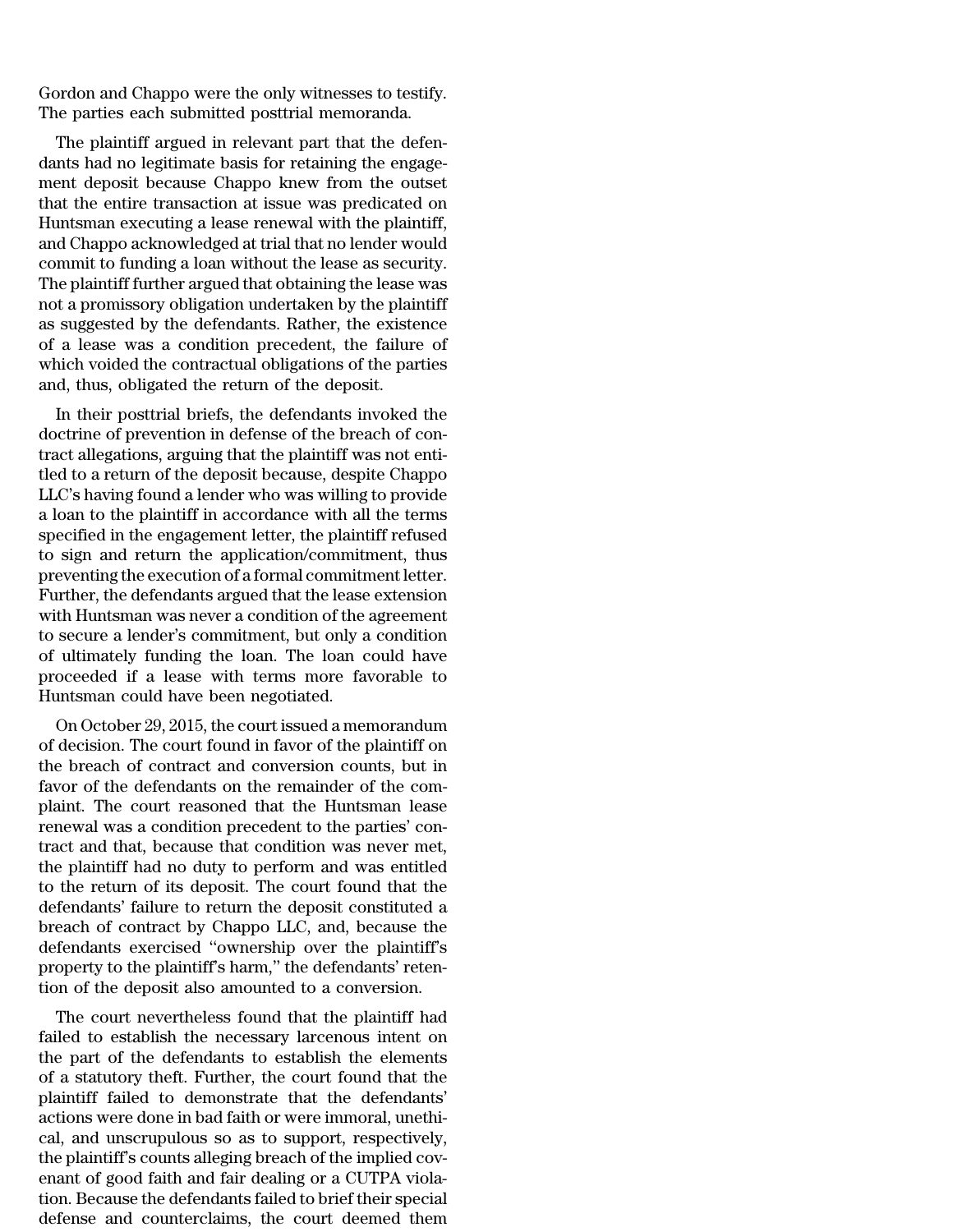abandoned.<sup>8</sup>

The defendants filed a motion to reargue and for reconsideration on November 18, 2015. The court denied that motion on December 2, 2015. This appeal followed.<sup>9</sup>

The defendants claim on appeal that the trial court improperly determined that Chappo LLC breached its contract with the plaintiff by failing to return the engagement deposit.<sup>10</sup> The defendants argue that, although obtaining a lease extension from Huntsman might have been integral to the plaintiff's ability to close on the loan commitment secured by Chappo LLC, the existence of a lease was not, under the express terms of the parties' contract, a condition the absence of which mandated a return of the engagement deposit. The plaintiff agreed to compensate Chappo LLC from the proceeds realized at the closing of a loan, assuming Chappo LLC was able to secure a loan commitment. The deposit requirement reasonably can be viewed as a means to protect the defendants in the event that they secured a commitment but the loan failed to close through no fault of their own. In other words, the deposit signaled the parties' intent to allocate a large portion of the risk that a lease extension or alternative security for the loan would never materialize to the party that was in control of the lease negotiations: the plaintiff. The defendants assert that because Chappo LLC found a lender that was willing to commit to fund a loan on the terms agreed upon, which was the only obligation it undertook pursuant to the plain and unambiguous terms of the parties' contract, the defendants had a right to retain the deposit in accordance with the express terms of the engagement letter despite the fact that a loan never actually closed. We agree and conclude that the court improperly construed the parties' contract as requiring a return of the deposit.

Because the defendants' claim challenges the court's interpretation of the parties' contract, particularly its having construed the contract as containing a condition precedent, we begin our analysis by setting forth the applicable standard of review and general principles of law relevant to the construction of contracts. ''The law governing the construction of contracts is well settled. When a party asserts a claim that challenges the trial court's construction of a contract, we must first ascertain whether the relevant language in the agreement is ambiguous.''(Internal quotation marks omitted.) *Ramirez* v. *Health Net of the Northeast, Inc.*, 285 Conn. 1, 13, 938 A.2d 576 (2008). ''If a contract is unambiguous within its four corners, intent of the parties is a question of law requiring plenary review. . . . [If] the language of a contract is ambiguous, the determination of the parties' intent is a question of fact, and the trial court's interpretation is subject to reversal on appeal only if it is clearly erroneous.'' (Internal quotation marks omitted.)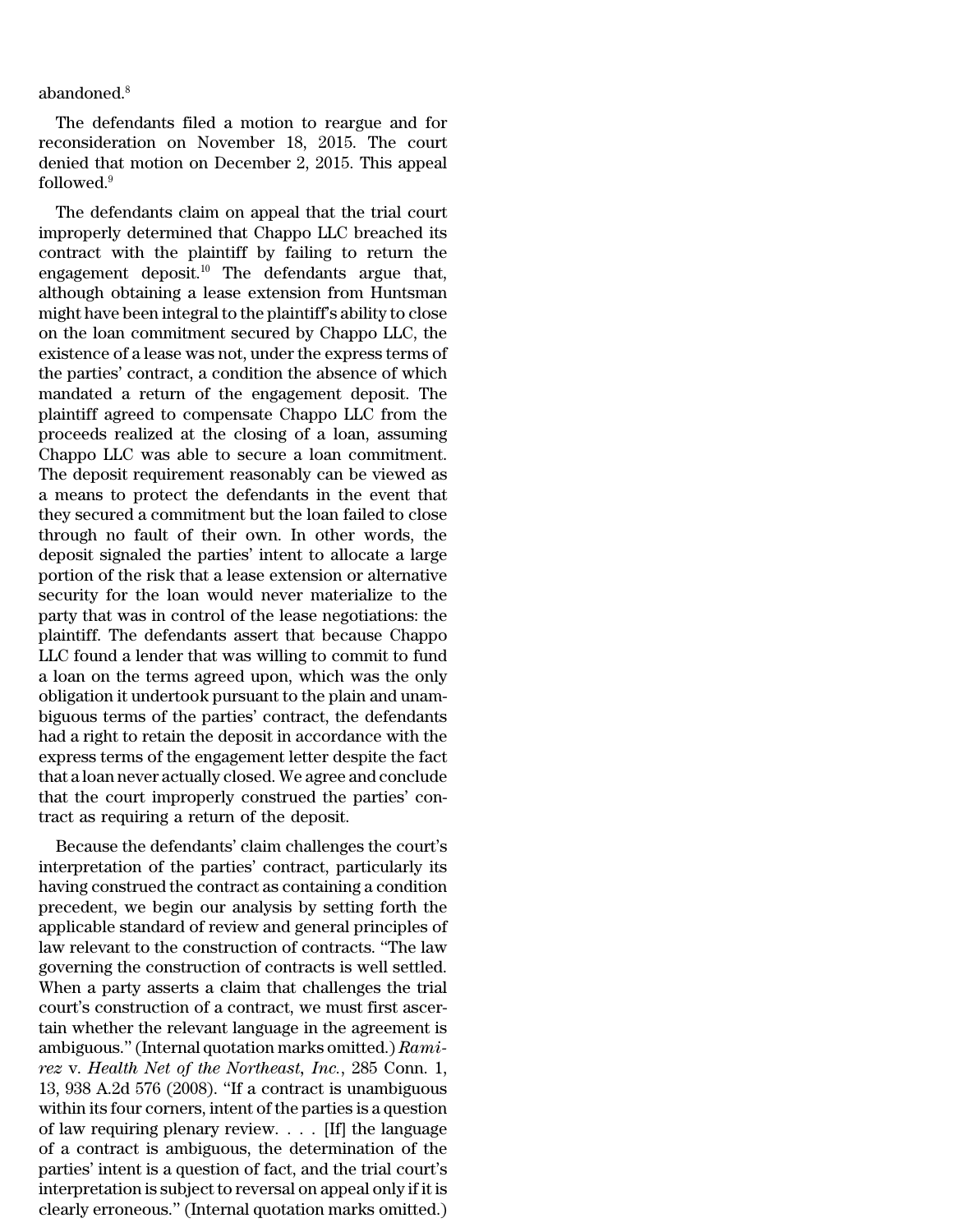*Assn. Resources, Inc*. v. *Wall*, 298 Conn. 145, 183, 2 A.3d 873 (2010). ''A contract is ambiguous if the intent of the parties is not clear and certain from the language of the contract itself. . . . Accordingly, any ambiguity in a contract must emanate from the language used in the contract rather than from one party's subjective perception of the terms. . . .

''[W]e accord the language employed in the contract a rational construction based on its common, natural and ordinary meaning and usage as applied to the subject matter of the contract. . . . [If] the language is unambiguous, we must give the contract effect according to its terms. . . . [If] the language is ambiguous, however, we must construe those ambiguities against the drafter. . . . Moreover, in construing contracts, we give effect to all the language included therein, as the law of contract interpretation . . . militates against interpreting a contract in a way that renders a provision superfluous.'' (Citations omitted; internal quotation marks omitted.) *Ramirez* v. *Health Net of the Northeast, Inc.*, supra, 285 Conn. 13–14.

In ascertaining the intent of contracting parties, we are also mindful that a court's interpretation of a contract must also be informed by whether the terms of the contract are contained in a fully integrated writing. This is important because ''[t]he parol evidence rule prohibits the use of extrinsic evidence to vary or contradict the terms of an integrated written contract. . . . The parol evidence rule does not apply, however, if the written contract is not completely integrated.''(Citation omitted; internal quotation marks omitted.) *Benvenuti Oil Co.* v. *Foss Consultants, Inc.*, 64 Conn. App. 723, 727, 781 A.2d 435 (2001).

An integrated contract is one that the parties have reduced to written form and which represents the full and final statement of the agreement between the parties. See id., 728–29. Accordingly, an integrated contract must be interpreted solely according to the terms contained therein. Whether a contract is deemed integrated oftentimes will turn on whether a merger clause exists in the contract. Id., 728. The presence of a merger clause in a written agreement establishes conclusive proof of the parties' intent to create a completely integrated contract and, unless there was unequal bargaining power between the parties, the use of extrinsic evidence in construing the contract is prohibited. See *Tallmadge Bros., Inc.* v. *Iroquois Gas Transmission System, L.P.*, 252 Conn. 479, 502–504, 746 A.2d 1277 (2000).

''We long have held that when the parties have deliberately put their engagements into writing, in such terms as import a legal obligation, without any uncertainty as to the object or extent of such engagement, it is conclusively presumed, that the whole engagement of the parties, and the extent and manner of their understanding, was reduced to writing. After this, to permit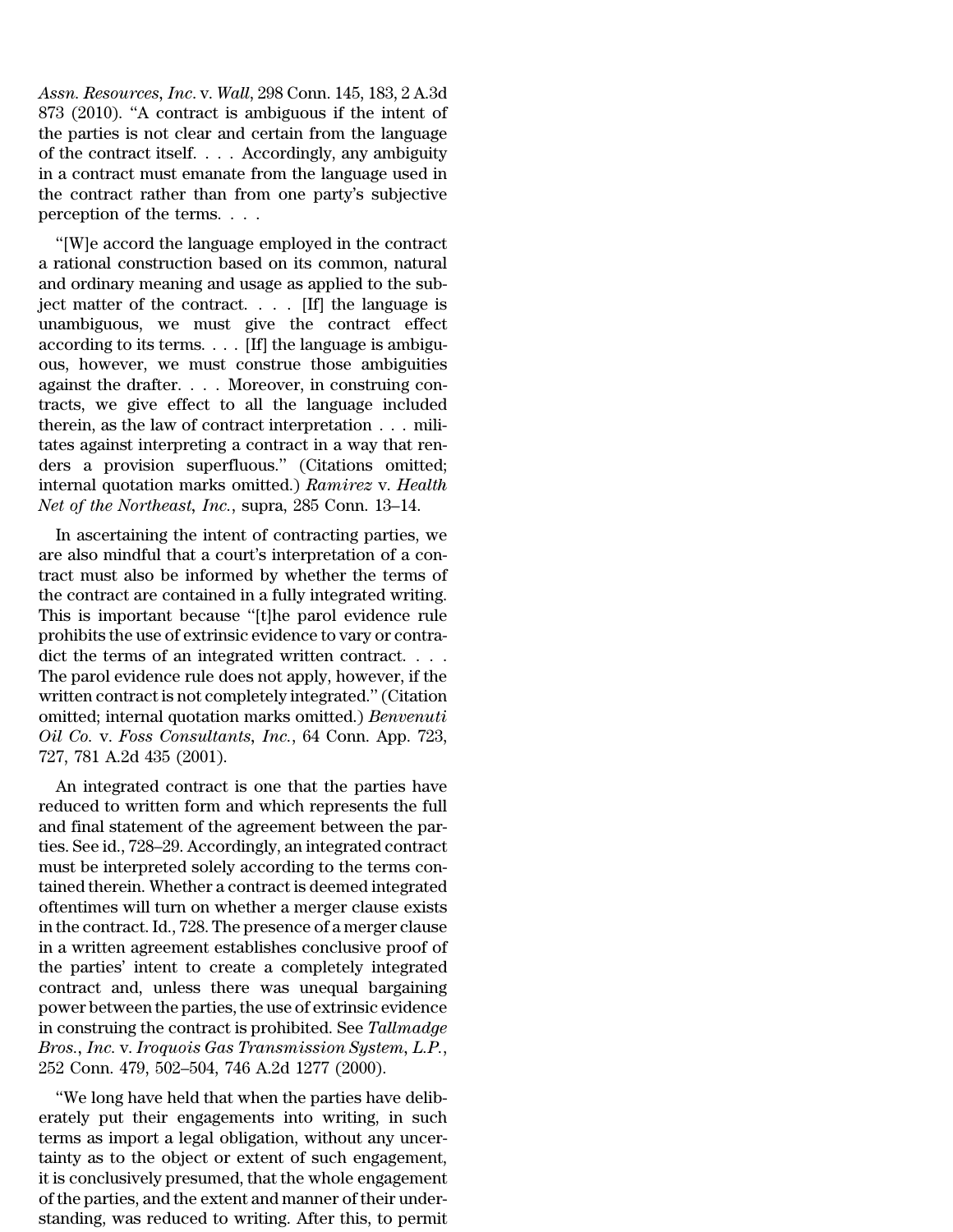oral testimony, or prior or contemporaneous conversations, or circumstances, or usages [etc.], in order to learn what was intended, or to contradict what is written, would be dangerous and unjust in the extreme.

. . . Although there are exceptions to this rule, we continue to adhere to the general principle that the unambiguous terms of a written contract containing a merger clause may not be varied or contradicted by extrinsic evidence.'' (Citation omitted; footnote omitted; internal quotation marks omitted.) Id*.*, 502–503; see also 2 Restatement (Second), Contracts § 204, comment (e), p. 98 (1981) (''[w]here there is complete integration and interpretation of the writing discloses a failure to agree on an essential term, evidence of prior negotiations or agreements is not admissible to supply the omitted term''). Courts must always be mindful that ''parties are entitled to the benefit of their bargain, and the mere fact it turns out to have been a bad bargain for one of the parties does not justify, through artful interpretation, changing the clear meaning of the parties' words.'' 13 R. Lord, Williston on Contracts (4th Ed. 2000) § 38:13, p. 427.

Because the court interpreted the parties' contract as containing an unmet condition precedent, a brief discussion of the legal parameters of contractual conditions is necessary. ''A condition precedent is a fact or event which the parties intend must exist or take place before there is a right to performance. . . . A condition is distinguished from a promise in that it creates no right or duty in and of itself but is merely a limiting or modifying factor. . . . If the condition is not fulfilled, the right to enforce the contract does not come into existence. . . . Whether a provision in a contract is a condition the nonfulfillment of which excuses performance depends upon the intent of the parties, to be ascertained from a fair and reasonable construction of the language used in the light of all the surrounding circumstances when they executed the contract.'' (Citations omitted.) *Lach* v. *Cahill*, 138 Conn. 418, 421, 85 A.2d 481 (1951); see also 2 Restatement (Second), supra, § 224, p. 160 (''[a] condition is an event, not certain to occur, which must occur, unless its non-occurrence is excused, before performance under a contract becomes due'').

Conditions precedent can be either express or implied. 8 C. McCaulif, Corbin on Contracts (J. Perillo ed., Rev. Ed. 1999) § 30.10, p. 19. An express condition precedent is one that springs from language in the contract and qualifies one or both parties' rights or duties of performance. Id., § 30.7, o. 14, § 30.10, p. 19. Although not strictly required, parties often signal their agreement to create an express condition precedent by using words such as ''on [the] condition that,'' ''provided that,'' unless and until, or''if.''(Internal quotation marks omitted.) 2 Restatement (Second), supra, § 226, comment(a), p. 170. In addition to express conditions prece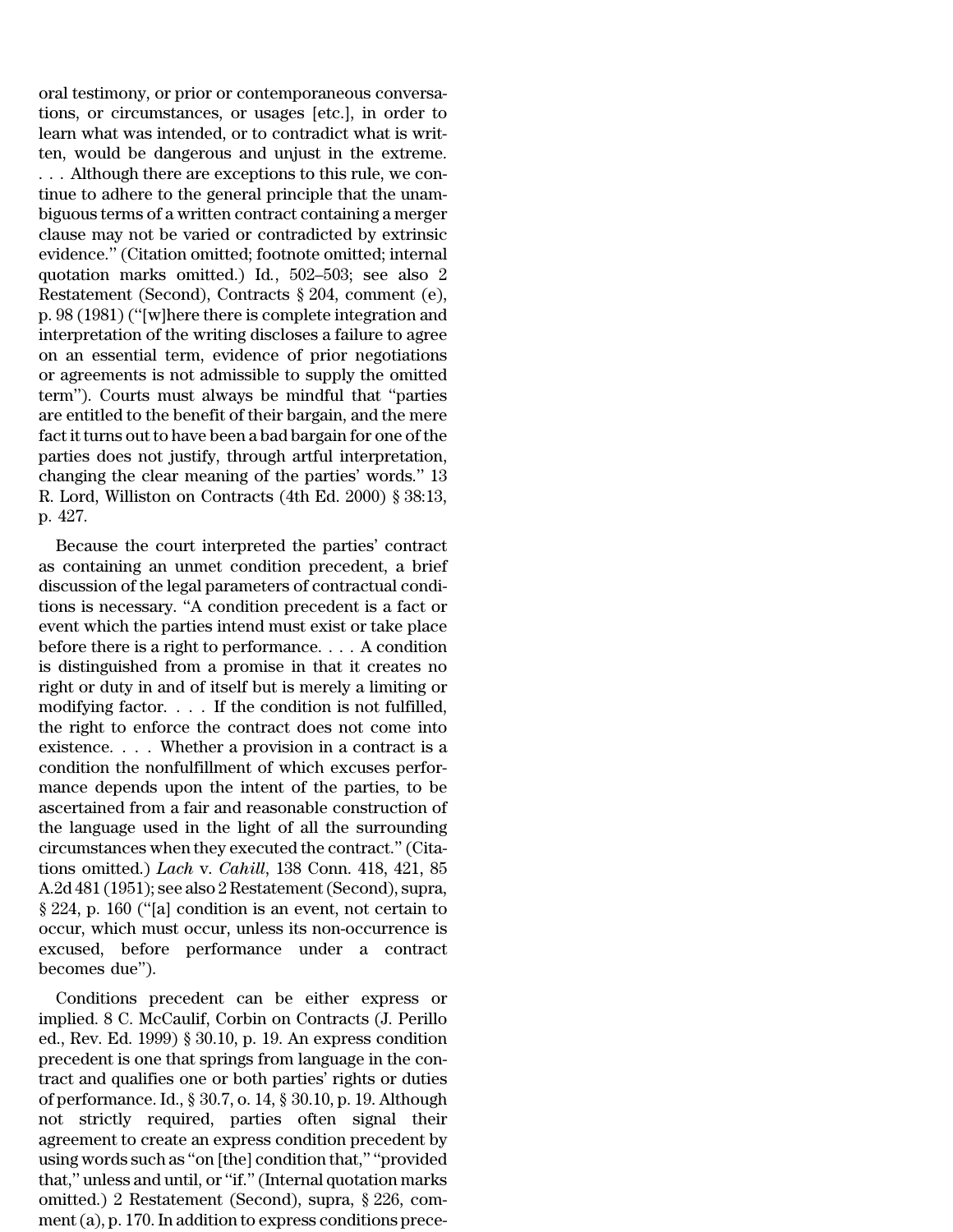dent, a condition precedent may be implied or''supplied by the court,'' often in circumstances in which the court determines that the contracting parties have failed to foresee or recognize the significance of an event or its potential effect on the parties' rights. See id., § 204, comments (b) and (d), pp. 97–98.

Interpreting a contract as containing an implied condition precedent, however, is disfavored if the result will be a forfeiture of compensation or other benefit, especially if that forfeiture falls on a party who had no control over whether the condition or event would occur. This principle is aptly reflected in § 227 of the Restatement (Second), supra, p. 174, which provides in relevant part: ''In resolving doubts as to whether an event is made a condition of an obligor's duty, and as to the nature of such an event, an interpretation is preferred that will reduce the obligee's risk of forfeiture, unless the event is within the obligee's control or the circumstances indicate that he has assumed the risk.'' As explained in the commentary of the rule, ''[if] the nature of [a] condition is such that the uncertainty as to [an] event will be resolved before either party has relied on its anticipated occurrence, both parties can be entirely relieved of their duties, and the obligee risks only the loss of his expectations. [If], however, the nature of the condition is such that the uncertainty is not likely to be resolved until afterthe obligee has relied by preparing to perform or by performing at least in part, he risks forfeiture. If the event is within his control, he will often assume this risk. If it is not within his control, it is sufficiently unusual for him to assume the risk that, in case of doubt, an interpretation is preferred under which the event is not a condition.'' 2 Restatement (Second), supra, § 227, comment (b), pp. 175–76. Thus, whereas the policy favoring freedom of contract would require that an *express* condition precedent be honored even though a forfeiture would result, if ''it is doubtful whether or not the agreement makes an event a condition of an obligor's duty, an interpretation is preferred that will reduce the risk of forfeiture.'' Id., p. 175. The Restatement (Second) further posits that even in those cases in which the court finds a condition precedent exists, ''[t]o the extent that the non-occurrence of a condition would cause disproportionate forfeiture, a court may excuse the non-occurrence of that condition unless its occurrence was a material part of the agreed exchange.'' 2 Restatement (Second), supra, § 229, p. 185.

Turning to the defendants' claim, we first conclude that the language of the engagement letter is unambiguous and, therefore, the intent of the parties is a question of law. We agree with the defendants that the court improperly construed the parties' contractual agreement as intending the occurrence of a Huntsman lease extension as a condition precedent of the parties' contractual obligations such that the nonoccurrence of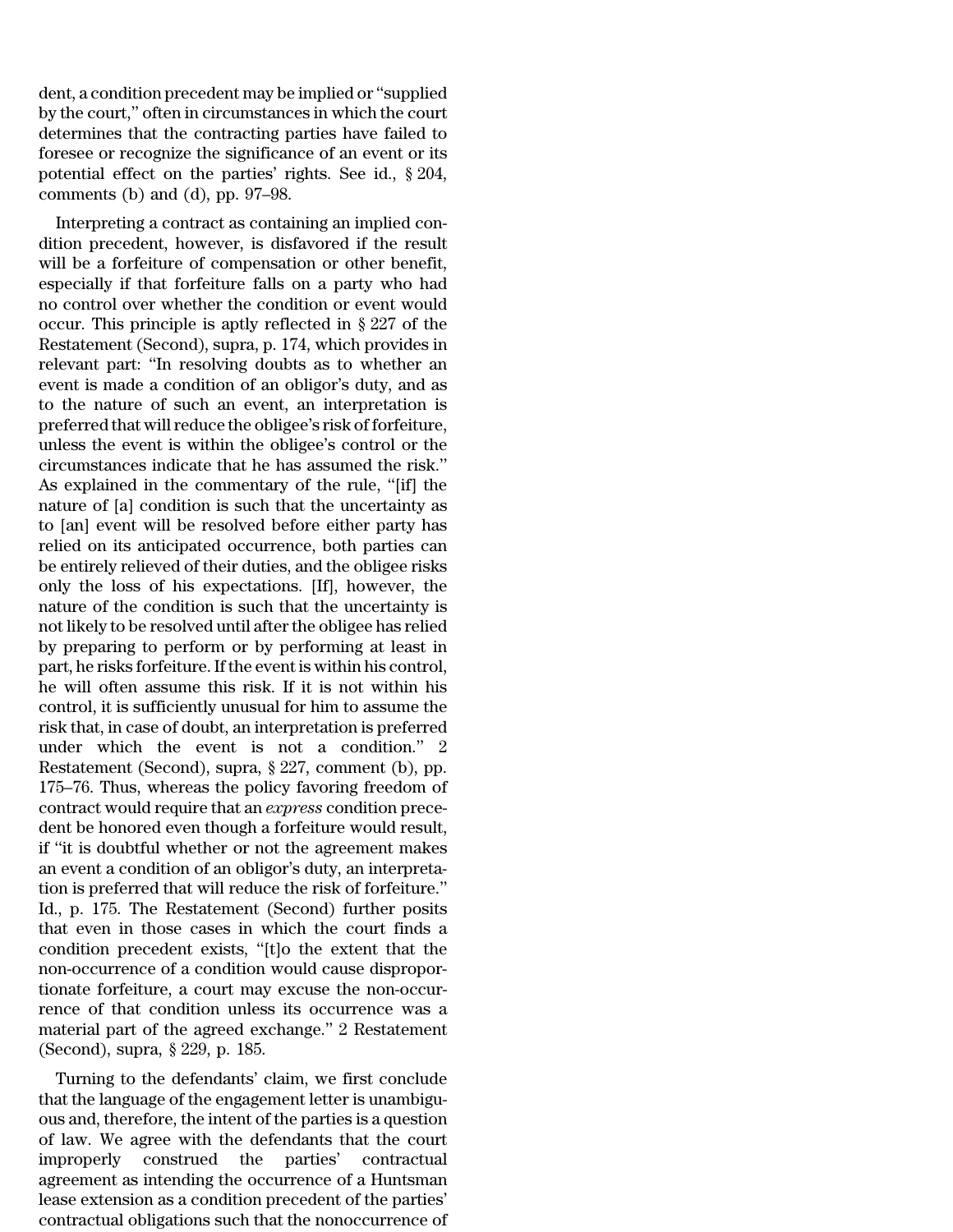the lease extension completely excused the plaintiff's performance and required the defendants to return the plaintiff's engagement deposit. In particular, as we will discusse further, the court in this case did not determine whether the parties' contract was a fully integrated writing between commercial entities with equal bargaining power and, thus, entitled to stricter adherence to its express terms; did not state as part of its analysis whether the express contractual provisions regarding the retention or return of the deposit were ambiguous, inapplicable, or insufficient to resolve the parties' dispute; did not identify what contractual language, provision, or extrinsic evidence the court relied upon in determining that obtaining a lease extension was a condition precedent of the contract; and, perhaps most importantly, did not address whether its construction of the contract would result in a forfeiture of compensation by Chappo LLC, despite the fact that Chappo LLC had no involvement in or control over the lease negotiations. After considering these factors, we conclude that the courtimproperly construed the parties' contract and incorrectly determined that Chappo LLC had breached that contract and wrongfully retained the plaintiff's deposit.

We note at the outset that there is no indication that the court gave proper deference to the language of the parties' contract, which was a fully integrated writing. The court determined, and we agree, that a valid contract was formed between the parties as memorialized in the engagement letter. Likewise, there is no disagreement that the terms of that contract also included the modifications that Gordon made at the time he signed the engagement letter on behalf of the plaintiff, both the changes he made to the executed engagement letter as well as the additional language in his accompanying memorandum. Pursuant to the contract, Chappo LLC promised to obtain a commitment from a lender willing to fund a loan on the terms supplied by the plaintiff in the contract, and, in exchange for that promise, the plaintiff agreed to pay Chappo LLC a commission equal to 1 percent of the loan from the proceeds at closing. The plaintiff also agreed to provide Chappo LLC with a deposit equal to roughly one half of the expected commission.

In its analysis of the breach of contract claim, the court makes no mention of the paragraph in the engagement letter that, in legal effect, amounted to a merger clause. That paragraph provided that ''the terms of this [e]ngagement shall supersede any and all prior[e]ngagements, arrangements or *understandings among the parties with respect to the subject matter discussed above*.'' (Emphasis added.) The inclusion of this merger clause was prima facie evidence that the parties intended their written agreement to encompass ''the whole engagement of the parties, and the extent and manner of their understanding, was reduced to writing.''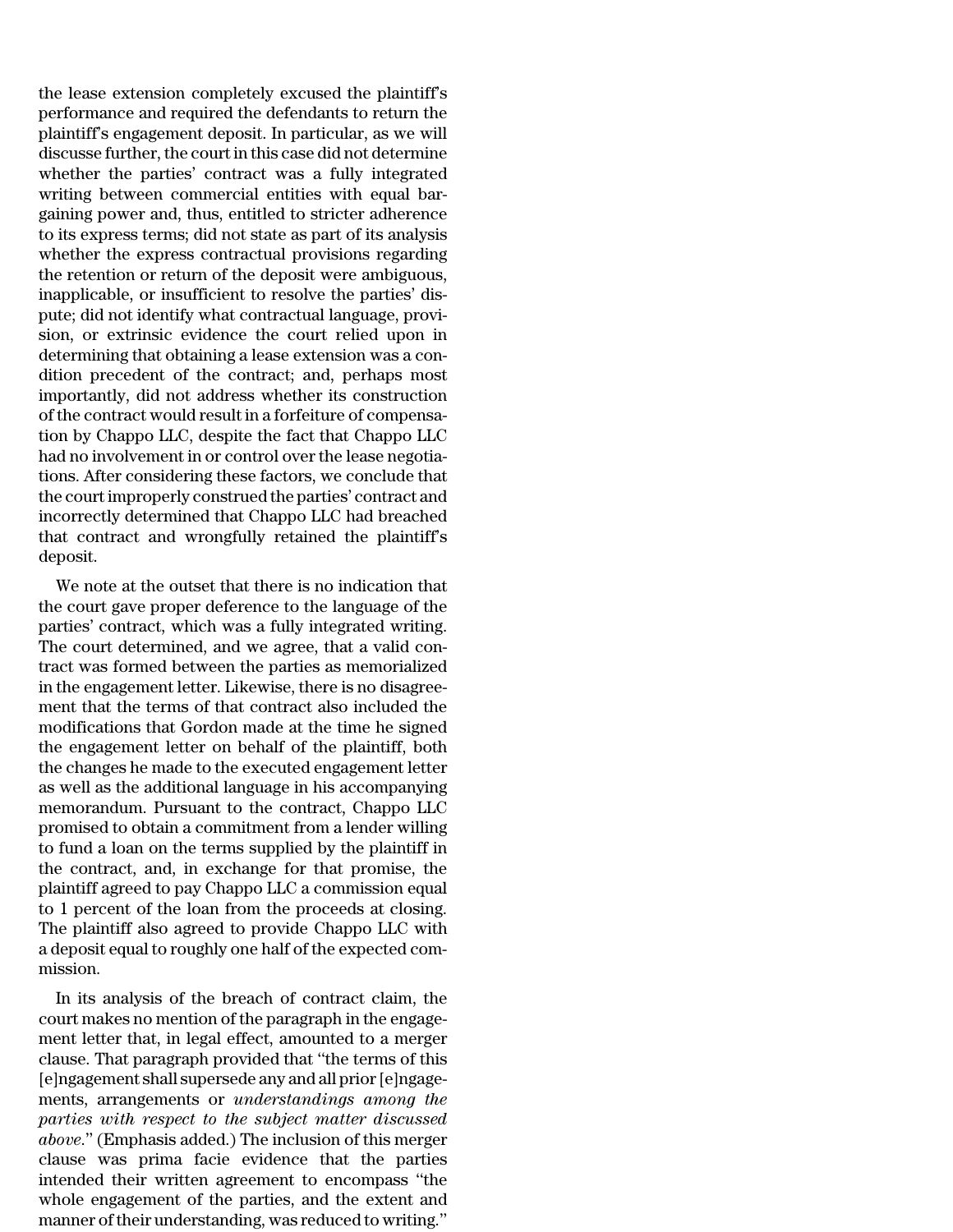(Internal quotation marks omitted.) *Tallmadge Bros., Inc.* v. *Iroquois Gas Transmission System, L.P.*, supra, 252 Conn. 502. Although the court notes that Chappo drafted the engagement letter ''with full knowledge that the lease extension had not been executed,'' the court did not find nor does the record disclose any imbalance in the parties' bargaining power. Both Gordon and Chappo are highly educated and familiar with these types of financial transactions, and, as evidenced by the changes that Gordon made to the engagement letter at the time he executed the contract, Gordon fully was capable of protecting the interests of the plaintiff. Rather than construe the language used by the parties, the court appears to have looked beyond the plain language of the agreement in deciding that the Huntsman lease was a condition precedent to any and all performance under the contract.

Certainly, at the time the parties entered into their agreement, it is undisputed that the plaintiff had not yet secured a lease extension from Huntsman and that all parties were aware of that fact. Negotiation of the lease was ongoing at that time. Accordingly, this is not a situation where the parties failed to fully contemplate the occurrence or nonoccurrence of a particular event. Despite the uncertainty surrounding the lease, and likely because the window of time for redeeming the property was quickly closing, the plaintiff decided to enter into the agreement with Chappo LLC to find a lender that would be willing to commit to financing the plaintiff's redemption of the property under the assumption that a lease renewal would be executed prior to closing. The defendants had no part in negotiating that lease, which was entirely the responsibility of the plaintiff. The plaintiff had all the information necessary to gauge the likelihood of retaining Huntsman as a lessee or whether some alternative contingency for servicing the loan debt was possible, such as modifying the terms of the proposed lease or securing a different tenant altogether. Because Chappo LLC had no actual control over whether the plaintiff would be able to negotiate a new lease with Huntsman, the plaintiff was the party best situated to evaluate the risk that Chappo LLC would expend resources in obtaining a lender only to have the loan unable to close.

To that end, if the plaintiff viewed the Huntsman lease as an indispensable part of its agreement with Chappo LLC, the plaintiff could have insisted that obtaining the lease be made a clear and express condition on its duty to compensate Chappo LLC for its efforts in obtaining a loan commitment. Alternatively, the plaintiff could have insisted that the engagement letter provide that Chappo LLC would return the deposit in the event that a lease never materialized. Instead, there is nothing in the parties' agreement that shifts any potential risk of the failure to obtain a lease from the plaintiff to Chappo LLC.<sup>11</sup>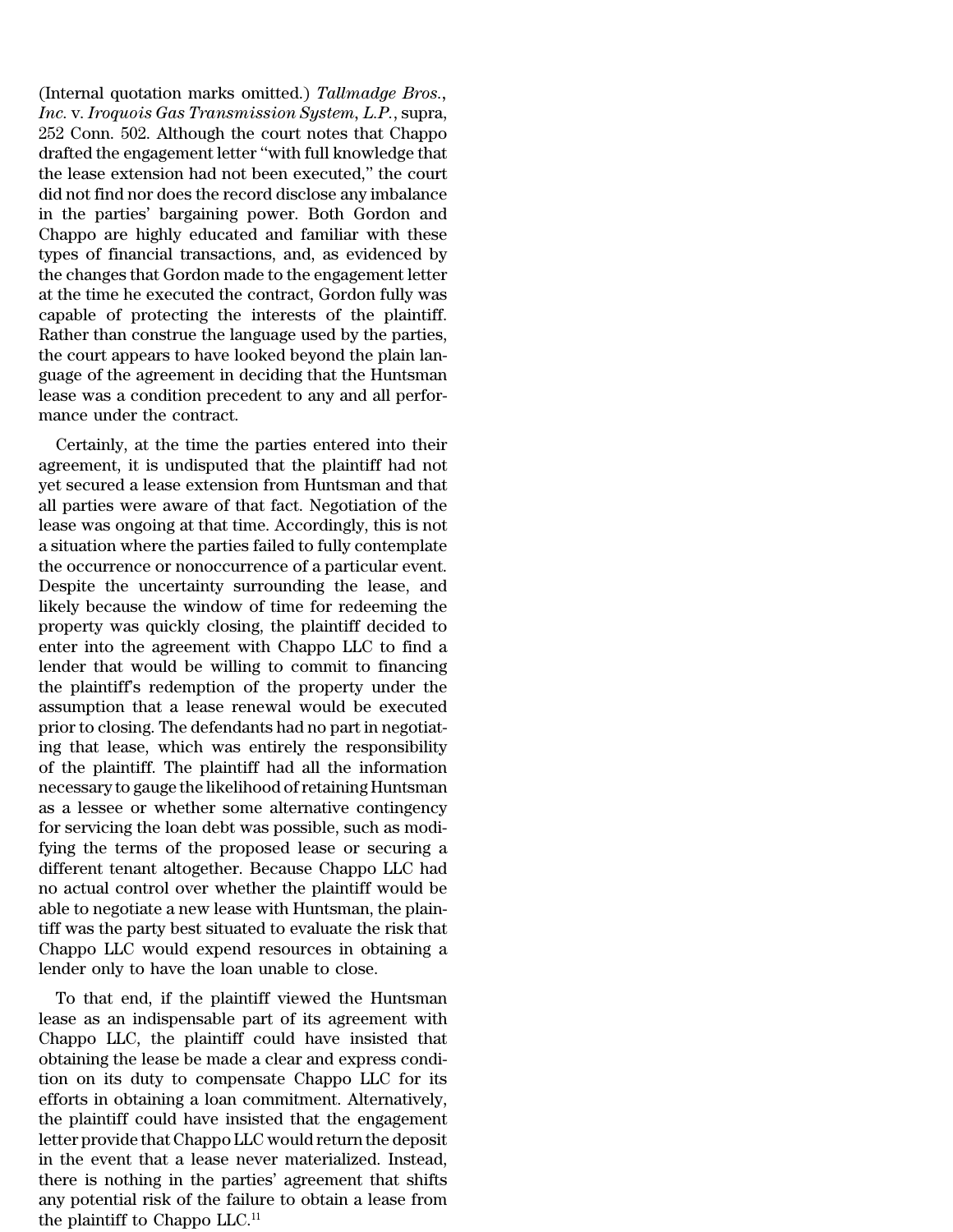Rather, the contract is clear and unambiguous that if Chappo LLC obtained a loan commitment in accordance with the plaintiff's proposed terms, and the loan failed to close, Chappo LLC was entitled to keep the deposit. Although, by agreement, the loan had to close in order for Chappo LLC to earn its full commission, and the loan almost certainly would not close without the intended lease with Huntsman, a notion that the defendants readily admit, nothing in the language of the parties' agreement expressly made obtaining the lease a condition precedent to the retention of the deposit. Chappo LLC simply had to secure the required loan commitment, which it did.<sup>12</sup>

Certainly, if it is clear from the facts and circumstances surrounding the making of a contract that the parties had failed to set forth expressly some condition that needed to exist before the parties' duty to perform under the contract ripened, a court has the authority to recognize and give effect to such an implied condition. In construing a fully integrated written contract, however, drafted and executed by sophisticated commercial parties, the court should be particularly wary before construing the contract to include an implied condition precedent, especially when supplying such a term will result in one of the parties forfeiting the benefits of his performance.

It is true that, pursuant to the engagement letter, Chappo LLC agreed to be compensated from the proceeds generated by the loan's closing, and, thus, Chappo LLC accepted some risk that, should the loan fail to close, it would not be entitled to the full benefit of the bargain. Nevertheless, Chappo LLC also ensured that that risk was partially set off by requiring the plaintiff to provide a deposit. Pursuant to the engagement letter, Chappo LLC was required to return the deposit only if it failed to secure a loan commitment, which we have concluded did not occur here. Here, if we were to accept the court's construction of the parties' contract as containing an unmet condition precedent, this would result in a forfeiture of compensation to Chappo LLC, which had substantially performed its duties under the contract.

The fact that the loan was unlikely to close due to circumstances outside the control of the defendants did not change the nature of the business arrangement between the plaintiff and Chappo LLC. Chappo LLC kept its promise to find the plaintiff a lender willing to finance on the agreed upon terms. The plaintiff was the party that, hoping to net approximately \$5 million, had assumed the risk of engaging a loan broker before it had obtained the necessary lease commitment from Huntsman to secure a loan. It was incorrect for the court to rewrite the parties' contract in such a way as to shift that risk from the plaintiff to Chappo LLC.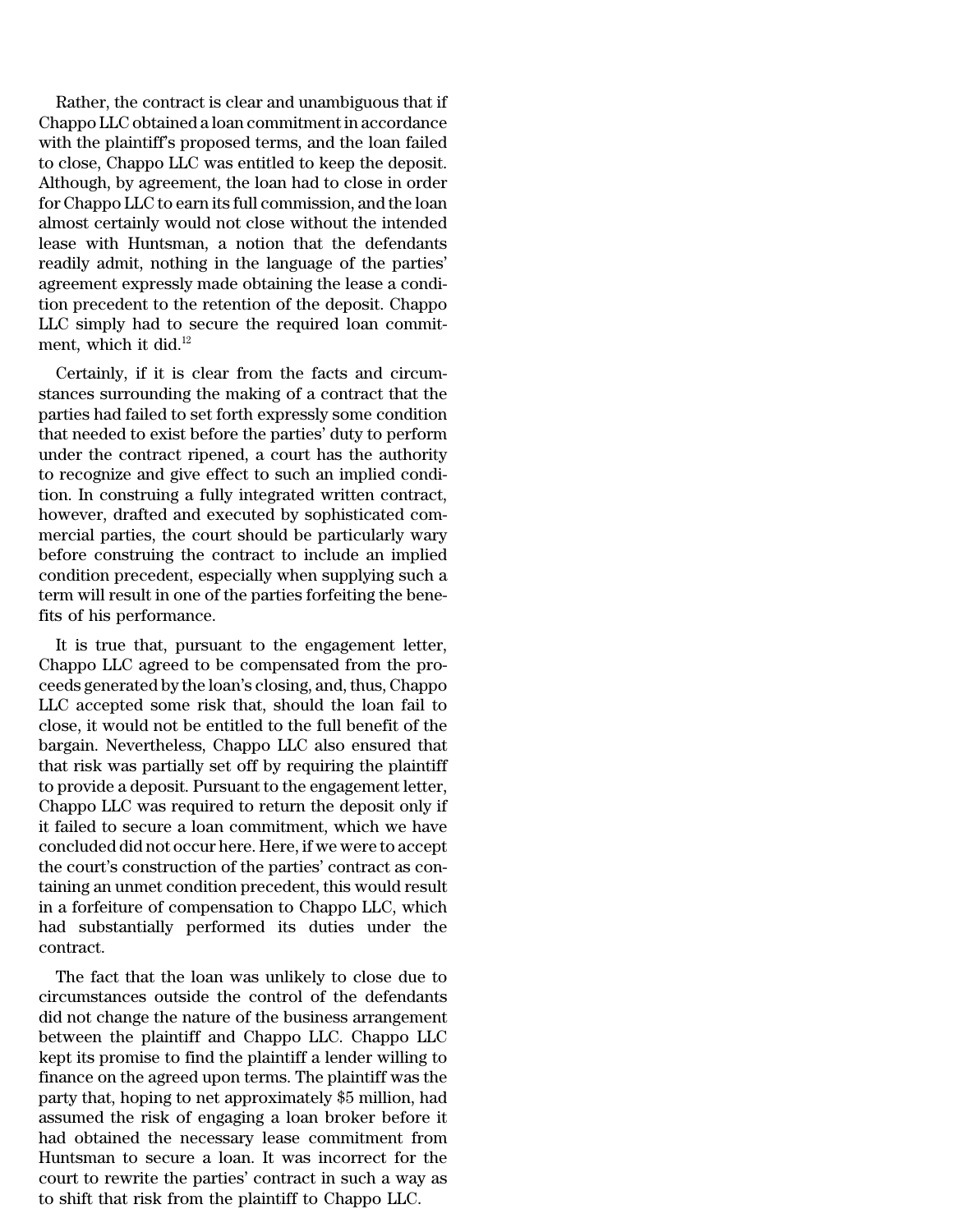The judgment is reversed in part and the case remanded with direction to render judgment in favor of the defendants on the breach of contract and conversion counts. The judgment is affirmed in all other respects.

### In this opinion the other judges concurred.

<sup>1</sup> The trial court rendered judgment in favor of the defendants on the remaining counts of the complaint. Those counts, directed at both defendants, alleged statutory theft pursuant to General Statutes § 52-564, breach of the covenant of good faith and fair dealing, and a violation of the Connecticut Unfair Trade Practices Act, General Statutes § 42-110 et seq. The plaintiff has not appealed or cross appealed from those aspects of the court's judgment.

2 In their appellate brief, the defendants assert that, for purposes of this appeal, they do "not dispute or seek to reverse the trial court's findings . . . with regard to the facts, and focus this appeal instead on the conclusions of law and judgment entered . . . .''

<sup>3</sup> Under Michigan law, real property owners whose interest have been foreclosed have between six and twelve months in which to exercise their right of redemption. See Mich. Comp. Laws §§ 600.3140 (1) and 600.3240.

<sup>4</sup> As noted by the court, "[t]he lease originally was to commence in November, 2012, but Gordon changed that [term on the executed engagement letter] to [March, 2013], with a term ending October 31, 2024. The lease was a triple net lease in which there are no landlord responsibilities. The lease payments Gordon [also] had corrected to be \$1,183,000 for the first sixtytwo months and \$1,130,000 for the remaining term.''

 $^{\rm 5}$  There was no requirement in the agreement that the deposit be held in escrow or in a segregated account, and, accordingly, it was deposited into Chappo LLC's general operating account.

 $6$  The record reflects that after title to the property fully vested in the foreclosing bank itreached a new lease agreement with Huntsman. The bank then later sold the property to a third party subject to the Huntsman lease.

<sup>7</sup> The complaint contains a typographical error, referring to General Statutes § 52-54, rather than General Statutes § 52-564. Section 52-564 provides: ''Any person who steals any property of another, or knowingly receives and conceals stolen property, shall pay the owner treble his damages.''

<sup>8</sup> The defendants have not challenged that portion of the court's judgment in the present appeal.

<sup>9</sup> The plaintiff filed a motion to dismiss the appeal as untimely on the basis of a handwritten notation on the court's memorandum of decision indicating that notice of the court's decision had issued on October 28, 2015. The plaintiff argued that if the initial appeal period began to run on October 28, 2015, the defendants' November 18, 2015 motion for reconsideration was filed one day after the appeal period had expired and, as a result, the present appeal was untimely. See Practice Book § 63-1. The date stamp on the memorandum of decision, however, as well as the electronic docket, indicate that the court's memorandum was not filed with the court until October 29, 2015. We denied the plaintiff's motion to dismiss.

<sup>10</sup> As noted, the court also ruled in favor of the plaintiff on its conversion count on the basis of its determination that the defendants wrongfully retained and exercised control over the deposit after the plaintiff asked the defendants to return those funds. The defendants also challenge that aspect of the court's judgment. Our resolution of the appeal in favor of Chappo LLC on the breach of contract count, however, logically also requires a reversal on the conversion count against the defendants. ''Conversion is an unauthorized assumption and exercise of the right of ownership over goods belonging to another, to the exclusion of the owner's rights.'' *Discover Leasing, Inc.* v. *Murphy*, 33 Conn. App. 303, 309, 635 A.2d 843 (1993). If the defendants were entitled to retain the deposit, they did not exercise unauthorized control over the plaintiff's funds. Accordingly, we limit our discussion to the breach of contract count.

 $11$  The plaintiff argues that the Gordon memorandum is a part of the parties' contract, and that the following language was intended to further condition Chappo LLC's duty to return the deposit in the event that a loan could not close: ''The deposit will be returned within five days of the time at which it appears a loan pursuant to the application is not probable of funding by February 28, 2013, or an agreed later funding date.'' The defendants do not contest that the parties' contract includes the Gordon memorandum. They argue, however, that the provision in question should be construed as clarify